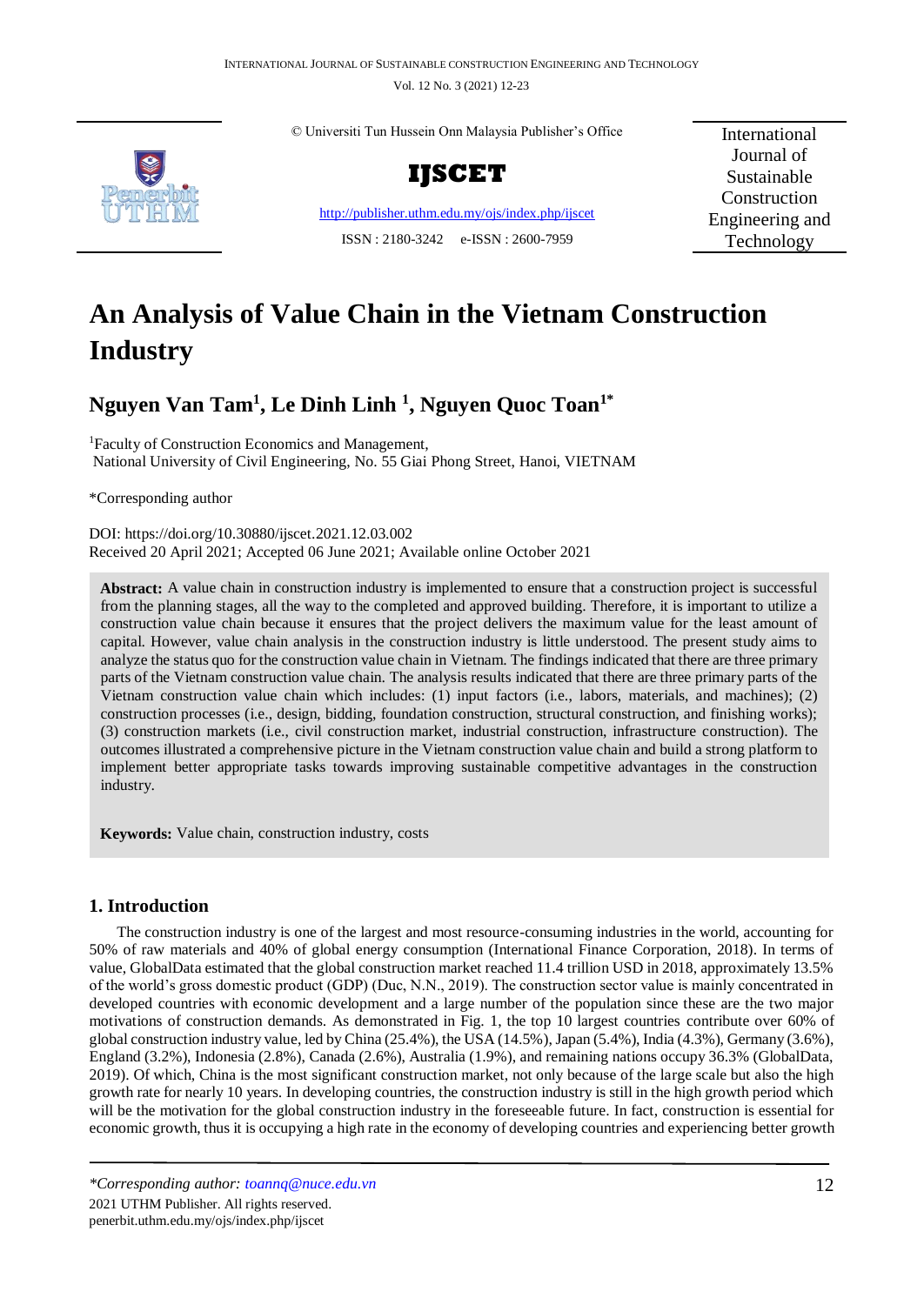rate compared to developed countries. In particular, from 2014 to 2018, the construction market in developing countries increased by 4.2% per year on average, doubling the growth rate at the remaining group (only 2.0% per year). By the year 2023, it is predicted the difference between the two groups would be larger, the construction market in developing countries was expected to rise by 4.6% per year, approximately three times growth in comparison with developed countries, at 1.7% per year. The growing market will be the primary motivation for the global construction industry, estimated to contribute about 80% global growth in 2023 (Duc, N.N., 2019; Vinh, N.T.Q., 2015).

The Vietnam construction industry has made significant progress towards modernization and globalization in recent decades with strong development in many fields such as construction technologies, construction project management, construction materials, architectures and construction planning, urban and housing development, and so on. The construction capacity has been improved to meet the demands of the modern construction sector, including large-scale projects requiring high quality and modern technologies in domestic and abroad. In 2019, Vietnam construction activities increased around 9 - 9.2%. The urbanization rate reached about 39.2%, an increase of 0.8% compared to 2018.

Specifically, the total production value of the whole construction industry reached VND 358,684 billion, contributing 5.94% of Vietnam's GDP. Vietnam has nearly 78,000 enterprises operating in the construction industry with around 4 million employees (Duc, N.N., 2019). Recently, labor productivity in Vietnam has been increased, but it is lower compared to different countries in Southeast Asia area (General Statistics Office of Vietnam, 2017; Tuan, N.V., 2018). Many years so far, although there have been great scientific and technological advancements, they have not yet been comprehensively discovered by construction companies. Particularly, labor productivity of construction workforce is only approximate to 85% of those gained in different industries (Hai, D.T. and N. Van Tam, 2019). The increased percentage of construction productivity reaches about 10%, while the average annual growth rate of all industries at about 16% (Anh, V., 2017; Van Tam, N et al., 2018).



**Fig. 1 - Top ten construction markets in the world (2017) (Duc, N.N., 2019; GlobalData, 2019)**

In the present study, a systematic analysis in the Vietnam construction value chain was undertaken in order to illustrate comprehensive issues on the value chain of the Vietnam construction sector and critical recommendations will be proposed correspondingly. An analysis of construction value chain may make a contribution for construction stakeholders in the project implementation in various cases. For example, it can make change within a business activity, the products and services are offered, and its connections with different co-operations and their customers or clients. Also, it demonstrates that the goal of value chain analysis is "to create value that exceeds the cost of providing the product or service and generates a profit margin".

#### **2. Literature Review**

A value chain is a set of activities that enterprises operating in a specific industry performs to deliver a valuable product (i.e., good and/or service) for the market (Weil, K.E., PORTER, 1985). The concept of the value chain on the basis of the process view of organizations, the idea of seeing a manufacturing organization as a system made up of subsystems with inputs, transformation processes, and outputs. Inputs, transformation processes, and outputs involve the acquisition and consumption of resources (i.e., money, labor, materials, equipment, buildings, land, administration, and management). How value chain activities are conducted determines costs and affects profits (Porter, M., 1979). The value chains as decision support tools were added to the competitive strategies paradigm developed by Porter as early as 1979 (Porter, M., E., 1979). In Michael Porter's value chain, inbound logistics, operations, outbound logistics, marketing and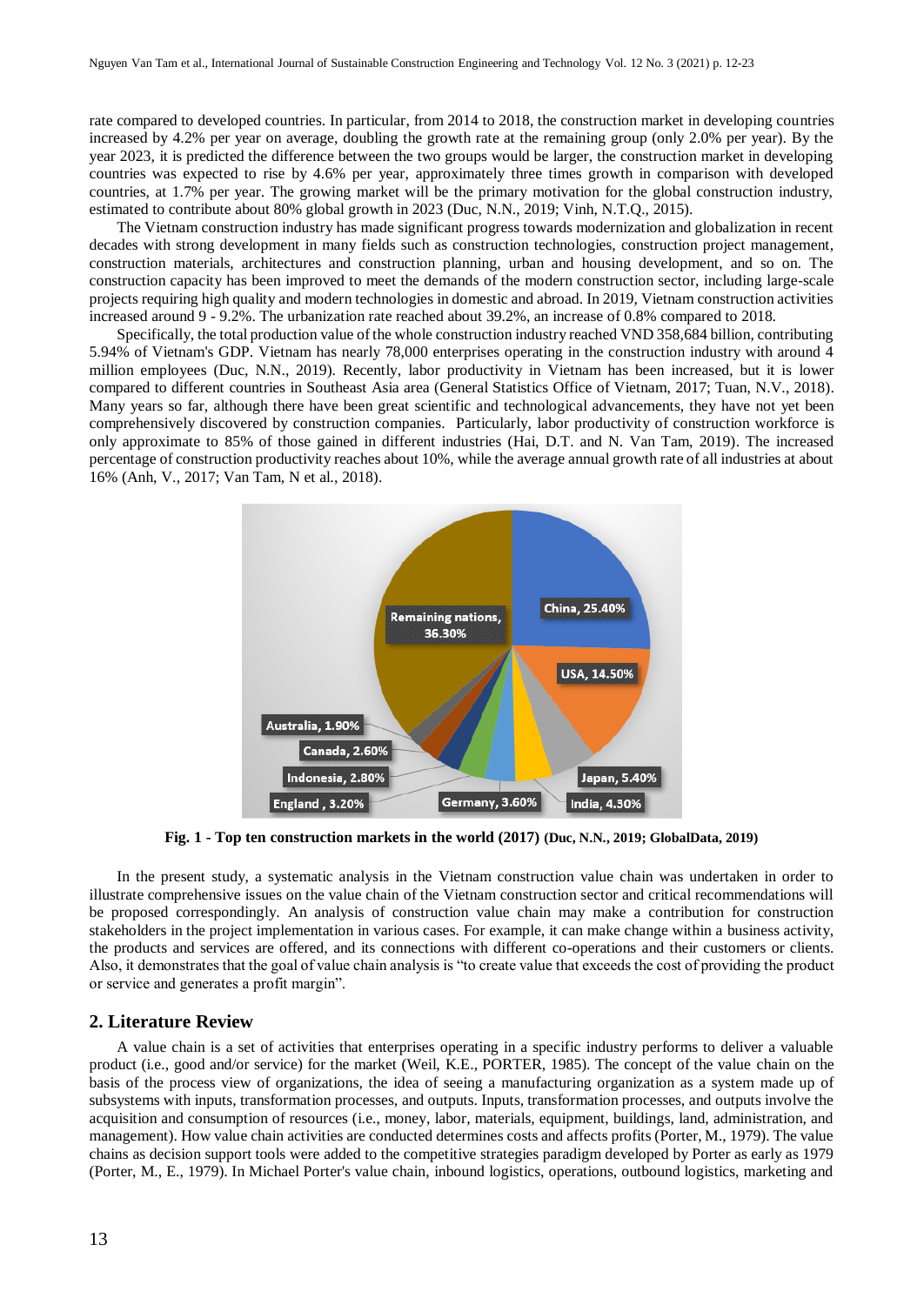sales, and service are grouped as major activities. Besides, secondary activities involve procurement, human resource management, technological development, and infrastructure (Weil, K.E., PORTER, 1985; Porter, M., 1979). According to the Organization for Economic Co-operation and Development (OECD), the emerging of global value chains in the late 1990s served as a catalyst for accelerated change in the landscape of international investment and trade, with major, far-reaching consequences on authorities and firms (Gurría, A., 2012).

In the construction industry, construction projects differ in various types, scales, requirements, and locations and vary in types. Hence, it is directed by socio-economic conditions, objectives, regulations, codes, and resources that evolve with time. As a result, the specific contexts of construction projects also have an effect on the requirements, composition, and significance of different steps and actors in the value chains for those projects. A holistic approach is needed to define the construction value chain so all relevant stakeholders can jointly develop a strategy for investment decision and implementation of construction projects.

As the construction industry plays an important role to both national and global economic flows, several approaches to definite the construction value chain have been demonstrated, reflecting changing trends in technologies, processes, and projects (International Finance Corporation, 2018). A review of the literature shows commonalities in definitions of construction supply chains. For instance, a definition considers the value chain as a process that transforms raw construction materials into manufactured materials that are made into a final product (Foulkes, A. and L. Ruddock, 2007). Another reflects the specialized nature of each construction project, with new technologies helping the construction industry evolve into an "engineer-to-order" format where each product specifically meets customer preferences and requirements. Despite the relative niche use of engineer-to-order construction to date, it offers lessons for the broader construction industry (Dallasega, P. and E. Rauch, 2017). The operation of each stage as silos results in delays, missing information, and miscommunication, which is reflected in the fragmented nature of the value chain in the construction industry with its separate, unaligned sectors. The analysis considers the value chain for any construction project as variations arising within the fixed framework of three distinct phases (International Finance Corporation, 2018): design, production, and conversion of raw materials into manufactured products, and on-site construction. Each step comprises internal phases, processes, and stakeholders that interact to bring a project to fruition. The major sectors in the construction industry (i.e. aluminum, bricks/clay, cement, glass, plastics, and steel) are supported by the ancillary activities of companies working with construction financing, legal firms, and the like (Abatecola, G. and M. Cristofaro, 2016). The final stage, on-site construction may be for residential or commercial use and includes infrastructure, buildings, and industrial sites. The distinctness of these processes, as well as the fixed-term, project-based nature of relationships along with the supply chain, results in a highly fragmented industry structure.

In the construction sector, several diverse stakeholders operate in the value chain. The relationship between them is complex and changes from project to project. Several stakeholders are usually involved in a construction project such as investors, shareholders, developers, designers, constructors, product/material suppliers, asset owners/managers, users, and demolition contractors (International Finance Corporation, 2019; Dunant, C.F., et al., 2017):

During the past years, there have been several studies focusing on construction value chain analysis. For example, Dunant et al. (2018) conducted a study on cost and risk analysis distribution across value chain in the construction sector in the United Kingdom in order to explain options to make steel reuse profitable. The findings indicated that most of the substantial and capital-intensive changes required for the widespread adoption of steel reuse are concentrated on steelwork contractors and stockists; neither the costs of steel reuse, nor the risks, nor its benefits are spread equitably throughout the UK construction industry supply chain. The study of Abatecola and Cristofaro (2016) indicated executive competencies currently govern the construction value chain in Italy. Accordingly, adopting Upper Echelons Theory in researching the executive profiles of 109 important firms currently active in Italy, the results revealed that although homogeneity substantially regards the executive's gender, age, and level of education, heterogeneity is associated more with his or her functional background (Abatecola, G. and M. Cristofaro, 2016). A study on real and perceived barriers to steel reuse across the construction value chain in the UK was conducted by Dunant et al. (2017) who demonstrated that a detailed reconstruction of the construction industry cross-supply-chain barriers associated with steel reuse is a difficult proposition.

There is a contrast between perceived higher costs and time required to employ reused steel and the assessments of realized projects. Squicciarini and Asikainen (2011) defined a value chain statistical of the construction industry. The outcomes shown that existing statistical analysis often fail to capture the true scope of the economic impact of the construction industry and three main factors causing construction in economies worldwide under-appreciated include: (1) construction being mistakenly perceived as a barely dynamic low-tech low-growth sector; (2) the construction features peculiar characteristics that make it unique, complex and difficult to understand, depict and manage in its systemic dimension, and (3) the scarce quality, availability, reliability, and comparability of construction-related data that make it difficult to quantify the sector and to construct indicators. The study of Errasti et al. (2009) explained that the operational benefits of close coupling value chain function as embodied in the principles of concurrent engineering and supply chain management are well known and have been closely examined across a range of manufacturing sectors. Also, the findings indicated that despite the high levels of uncertainty and product variety that characterize the industry, the principles of close coupling value chain functions can be applied to subcontractor operations that are primarily manufacturing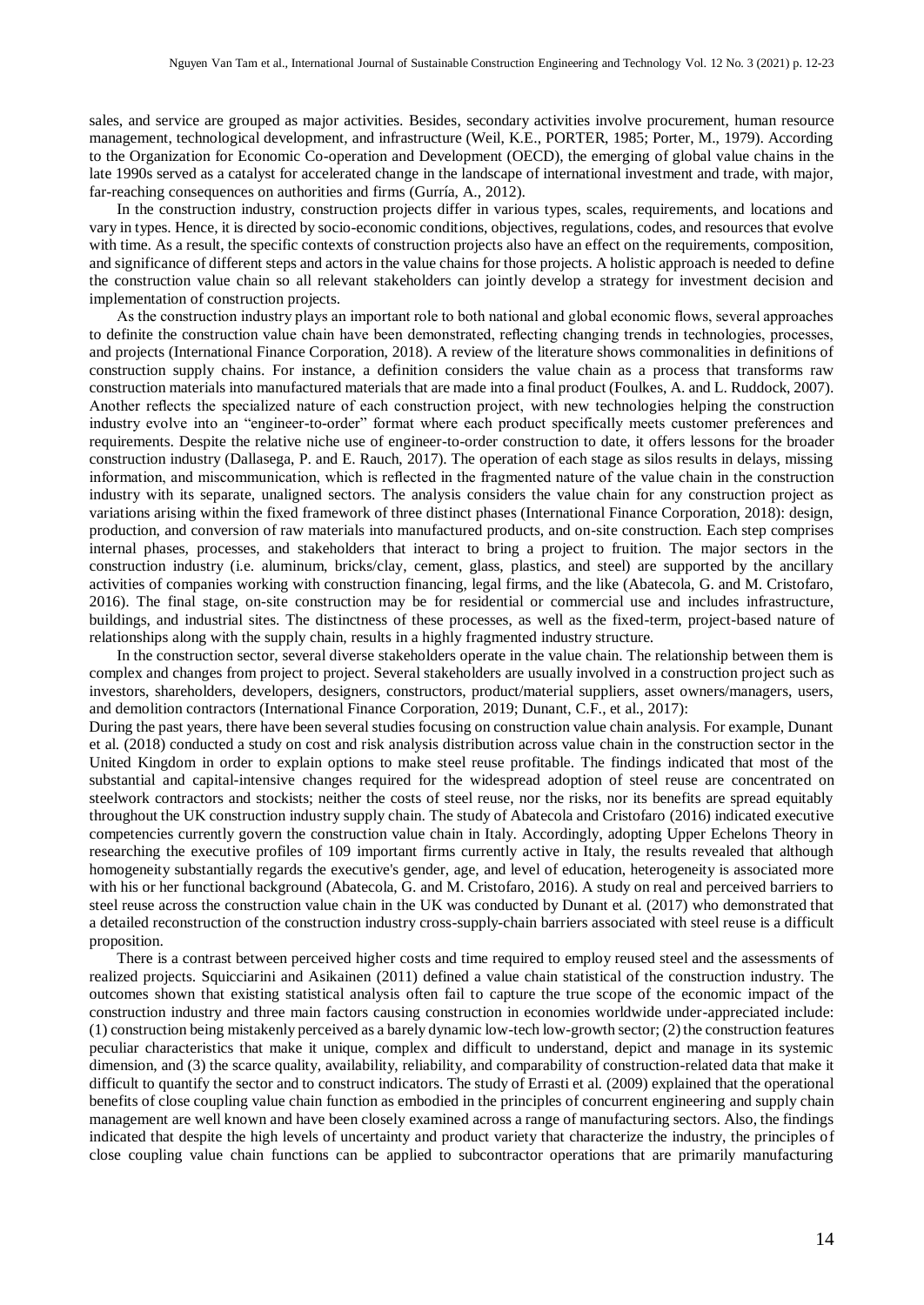orientated. Additionally, improvements in production and assembly productivity are possible with the result that total costs can be reduced and delivery performance improved.

#### **3. Research Framework for the Study**

In this study, the authors adopted the value chain analysis (Errasti, A., et al., 2009; Christopher, M. and D. Towill, 2001) to analyze the main activities in the Vietnam construction value chain which contains three major stages (see Fig. 2). This analysis consists of explaining the activities that generate, contribute value, and demonstrate cost distribution of the major activities.



**Fig. 2 - A research framework for analysis of Vietnam construction value chain**

Michael Porter stated that primary activities in the proposed value chain include 5 activities such as inbound logistics, operations, outbound logistics, marketing and sales, and service (Porter, M., 1979). However, by referencing previous studies (International Finance Corporation, 2018; Dunant, C.F., et al., 2017; Dunant, C.F., et al., 2018; Squicciarini, M. and A.-L. Asikainen, 2011; Errasti, A., et al., 2009) and considering the status quo for the construction sector in Vietnam, the present study focuses on 3 main parts of Vietnam construction value chain as follows:

- Input factors include laborers (i.e., designers, project managers, architects, site supervisors, inspectors, and construction workers), materials (i.e. steel, concrete, aluminum, cement, plastics, bricks, and glass), and machines (i.e. tools and equipment).
- Construction processes include design (i.e. planning, architectural design, and structural design), bidding (surveying consultants, design consultants, estimate consultants, general contractors/subcontractors, and supervision consultants), construction organization (i.e. foundation construction, structural construction, and finishing works)
- Construction markets include civil housing, manufacturer housing, and infrastructures.

To analyze the value chain in the Vietnam construction industry, the different statistical methods were undertaken to collect the needed data. Specifically, the authors collected the necessary data from institutions of the Vietnamese government (i.e., General Statistics Office of Vietnam, Ministry of Construction, Central Steering Committee for the Population and Housing Census, WTO and International Trade Center). Besides, the secondary data from resources that have been officially published were also used in this study.

## **4. Findings**

#### **4.1. Input Factors**

Generally, the cost of a construction work consists of 60-70% of material costs, labor costs accounts for 10-20%, and the remain 10-20% refers to machinery costs (Vinh, N.T.Q., 2015; McTague, B. and G. Jergeas, 2002; Hanna, A.S. et al., 2002; El-Gohary, K.M. and R.F. Aziz, 2014). In terms of contribution of materials to the construction cost, steel accounts for the largest share of about 60-70%, which is far higher than the share of cement, the second-largest distributor with only 10-15% (Duc, N.N., 2019).

**Construction materials:** It has been shown that the construction material industry in Vietnam has made great progress. Thanks to the right orientation, businesses have focused on investing in modern technology, restructuring product structure towards increasing the quality of products and replacing the importation with the exportation. Many building material products have been well-established brands and gained a foothold in either domestic or international markets, such as Viglacera, Fico and Vicem, etc... Particularly, Vietnamese construction material products have been exported to more than 100 countries in the world (Duc, N.N., 2019). In fact, the main types of construction materials have satisfied the consumption needs of society, meeting the domestic construction requirements. At the same time, several materials have joined the oversea markets (i.e., cement, tiles, construction glass, paving stone, and lime).

**Construction workforce:** the number of construction workforce is around 3.2 million (Cu, L.V. and L.V. Long, 2019). The number of jobs that the construction industry in Vietnam has offered is the fourth-highest compared to other sectors. Vietnam Association of Construction Contractors indicated that about 80% of construction laborers work seasonally, are not well-trained, lack of experience and skills, and do not meet the requirements for professionalism in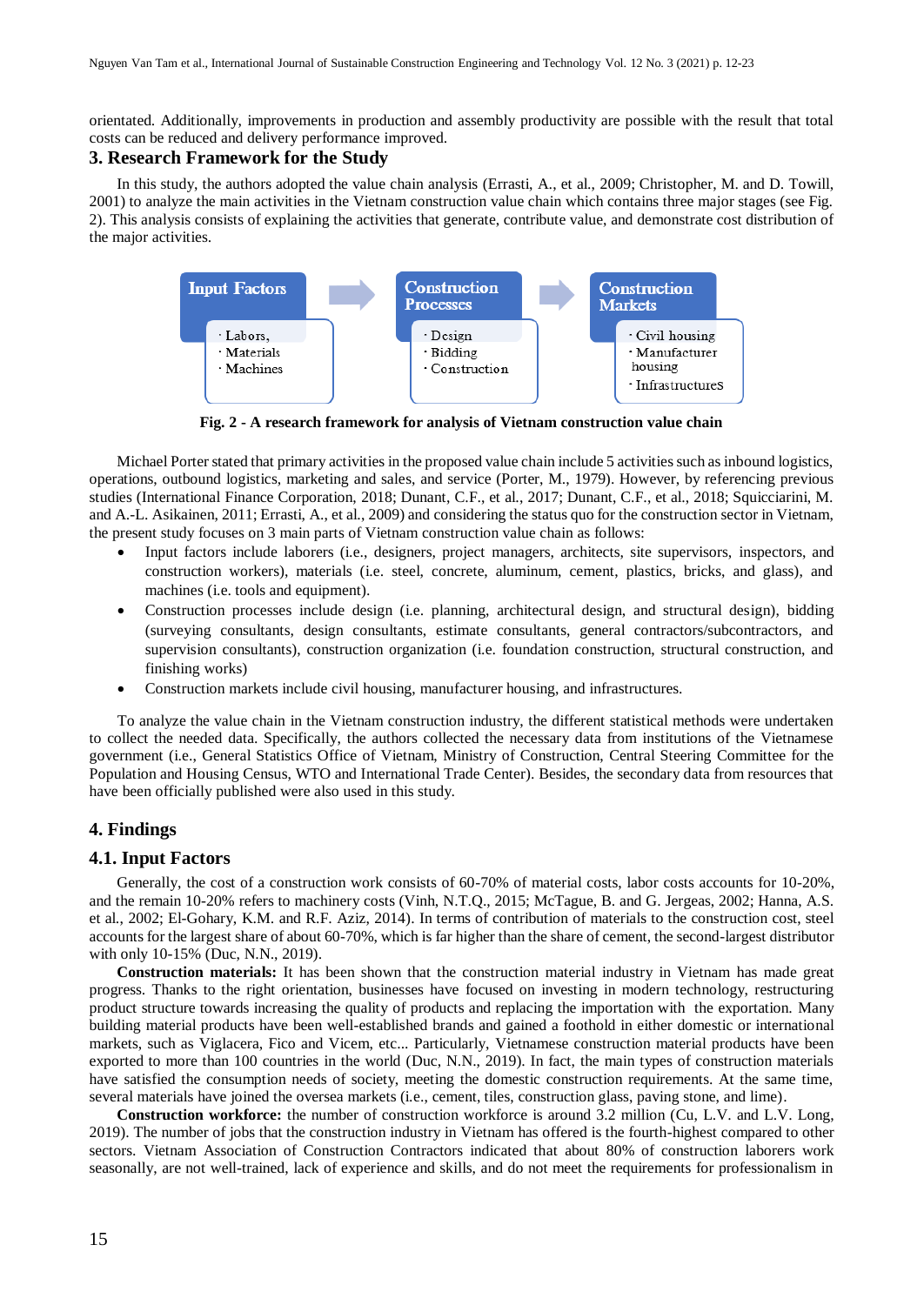construction sites (Van Tam, N et al., 2018). In comparison with other countries in Southeast Asia, Vietnamese labor productivity is only half of the average. In Vietnam, labor productivity of the construction industry is ranked only 16th compared to other industries (Tuan, N.V., 2018), thereby the income of construction workers is much lower than that of other industries and other developing countries.

**Construction machine:** Every year, Vietnam imports about 15,000 construction machinesbut up to 95% of them are second-hand machines with an average import turnover of 300-400 million USD. With the advantages of cheap prices (only about 25% of the new machines) and appropriateness for the construction conditions in Vietnam, pre-owned machines are preferred by many small and medium contractors (Vinh, N.T.Q., 2015). However, using this category of equipment also has drawbacks. For example, the new owners of these machines may have to face cumbersome procedures, the higher frequency of malfunction, and the lower productivities compared to new devices. According to the Vietnam Association of Mechanical Industry, Vietnam currently has about 2,000 large and medium-sized companies (Cu, L.V. and L.V. Long, 2019), so the demand for construction machinery is huge. Nevertheless, except for a few enterprises that produce lifting equipment and heavy trucks, the market for producing construction machines in Vietnam remains vacant. Consequently, almost 100% of Vietnam's construction machines have been imported. According to the statistics, Vietnam currently has spent about US \$ 300-400 billion importing construction machines annually, which equates to roughly 12,000-15,000 machines. Almost all of them are excavators and nearly 95% are used machines (Duc, N.N., 2019). There are several factors to take into consideration the roots of this fact. T Limited financial capability of Vietnamese enterprises as well as the affordable prices of old machines, which are only a quarter compared to new ones, are the primary reasons for this. Some countries around the world have had a large number of construction machines exported to Vietnam, such as Japan, Korea, China, and the US, with famous brands like Komatsu, Hitachi, and Kobelco from Japan; Doosan, Hyundai, and Daewoo from South Korea; as well as Caterpillar from the USA.

Comparing three inputs mentioned above, labor and machinery are the main competitive factors, affecting all three criteria for contractor selection, including experience and capacity, engineering, and bidding price. In contrast, the cost of construction materials accounts for the largest proportion. this factor is very difficult to control, having a limited effect on the competitiveness of contractors, yet affects directly to profit of contractors when implementing the project. In general, the construction cost in Vietnam is pretty low compared to the average of the Southeast Asia region and the world. The main reason for this is the cornucopia of both natural resources to produce construction materials and manpower needed in construction stages. As demonstrated in Fig. 3, the average construction cost of civil works in Ho Chi Minh city was about 814 USD per  $m^2$  in 2018, much lower than that of most other regional markets such as Hong Kong-China (3.749); Tokyo-Japan (2.661), Singapore (2.100), Seoul-Korea (1.730); Kuala Lumpur-Malaysia (880).



**Fig. 3 - Average construction cost in 2018 (Source: BMI)**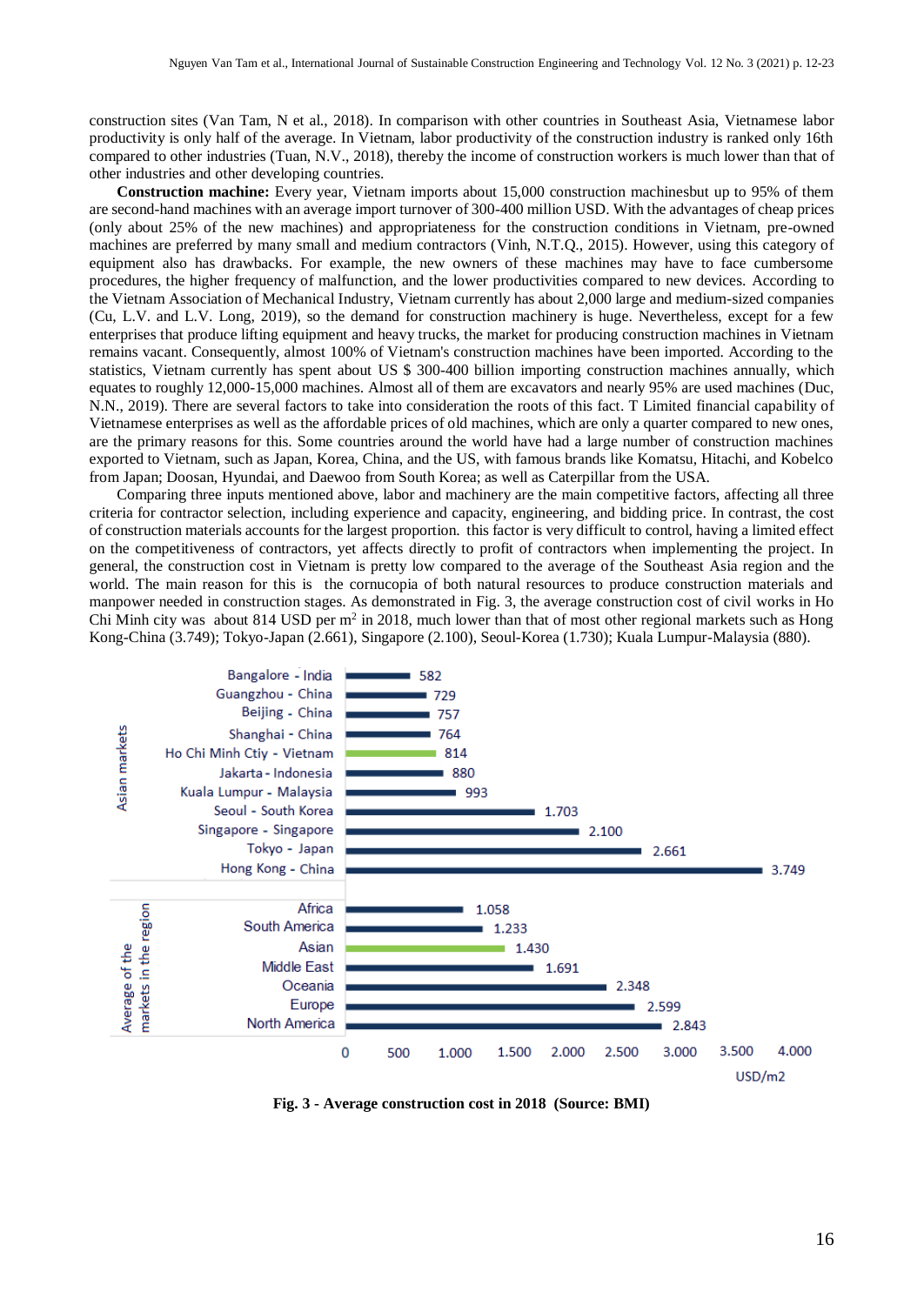#### **4.2. Construction Processes**

The normal construction process consists of 5 main stages: (1) Design, (2) Construction and installation bidding, (3) Construction of foundations, (4) Construction of superstructure and brickworks, and (5) Finishing.

**Design:** It has been shown that the level of construction is growing and it has gained a lot of advancement in the last few decades, leading to higher and higher requirements for construction design. Hence, the adoption of technological advancement is increasingly being emphasized. In the world, many developed countries tend to use modern design software together with building information modeling (BIM) tools. The combination offers contractors to integrate the design process horizontally to reduce cost and design duration as well as limiting failures. In general, the design process only accounts for about 5-10% of the construction cost, yet affects more than 70% of the quality and efficiency of the project (Duc, N.N., 2019). In addition, the changes in design during the construction stage are also one of the main causes leading to delay schedules and cost increase . Therefore, the more effort spending in the design phase, the better it may help to minimize risks and improve construction efficiency.

**Construction and installation bidding:** Bidding is the process of helping investors and contractors find suitable partners, which is usually applied in the construction industry due to the large-scale and complicated projects. Investors can be able to select the optimal contractor among the participating bidders, whereas contractors may select the appropriate investors to participate in the bidding. It is essential to find an appropriate partner at this stage because construction contracts are often large-scale and long-term. Therefore, any problems occurring during the contract period can cause great damage to both sides. Within the construction industry, bidding is a competitive method to select the most suitable contractor having the capability of meeting the requirements of projects. Currently, the main forms of construction bidding used in Vietnam are (1) open bidding, (2) limited bidding, and (3) direct appointment of a contractor. Open bidding is a form of bidding without limiting the number of bidders participating in it, whereas restrictive bidding is a form of bidding in which the bid solicitor only invites a number of bidders (at least 3) who are capable of participating. The final form is the direct appointment of contractors, in which, investors directly opt contractors that meet the requirements without having to organize bidding. It has been shown that in most bidding packages, the primary concern is about low bids, which have led to the fact that construction companies tend to offer a low price to get the contract award. Then, because of low prices, they may neglect or hire weak capacity subcontractors to implement the bidding package. In addition, the contractors might seek every way to adjust the contract prices, causing the delayed schedules in many transport works and increased investment cost by 2-3 times. Bid prices have witnessed a downward trend since 2010 when the real estate market froze, leading to fierce competition in the construction industry. The gross profit margin in the civil construction industry decreased from 10% to 5% from 2010 to 2013. However, once the housing market started to warm up, especially in the low and middle-income segments and the overall economic situation was improving, bidding prices increased from 3% to 6% in 2015 and subsequent years (Duc, N.N., 2019). The bidding process can be divided into several stages: (1) Bid solicitation  $\rightarrow$  (2) Bid submission  $\rightarrow$  (3) Bid opening  $\rightarrow$  (4) Evaluation the bid documents  $\rightarrow$  (5) Bid selection  $\rightarrow$  (6) Contract formation. The duration of this process depends on the size of the project, which can be up to several months.

**Construction of foundations:** This stage plays a decisive role in ensuring the quality of works, especially high-rise buildings. Contractors are now always toward new technologies to minimize the cost and duration of construction. Some following new methods are being applied very effectively

- *Top-based method:* is one foundation treatment method that does not use concrete piles but uses funnel-shaped concrete blocks in the macadam foundation on soft soil area to increase the ability to receive the load of the foundation, reducing settlement and consolidation time of soil. This technology can be applied to buildings with elevations up to 30 floors, reducing about 30 to 60% of the cost and 50% of construction duration (Vinh, N.T.Q., 2015). This method has been applied in several works such as 12-floor Lo Su Hotel; 24-floor Ocean View apartment; 14-floor south headquarters of the Military Science and Technology Institute,; Nam An building with 21 floors and 1 basement.
- *Vacuum Consolidation method:* Instead of increasing the stress in the soil mass by increasing the total stress based on the conventional loading method, the vacuum consolidation technique creates a pre-compressive load by reducing the water pressure in the hollow hole while keeping the total stress. This technology can save 50% of construction costs compared to traditional methods. It were applied in many projects such as Nhon Trach 2 Thermal Power Plant; Dinh Vu polyester synthetic fiber factory; Thi Vai LPG cold storage project; Long Phu Thermal Power Plant; Ha Tinh Formosa Steel Complex, and Ho Chi Minh City Long Thanh - Dau Giay highway project.
- *Sand compaction piles technology:* This technology is mainly applied to traffic projects with complicated geological conditions that cannot use vacuum consolidation technology. It uses large-diameter compacted sand piles (D700), larger than regular sand piles (D400) for greater shear resistance, better drainage, and consolidation. Therefore, this method can increase productivity by 71% compared to conventional technologies (Vinh, N.T.Q., 2015).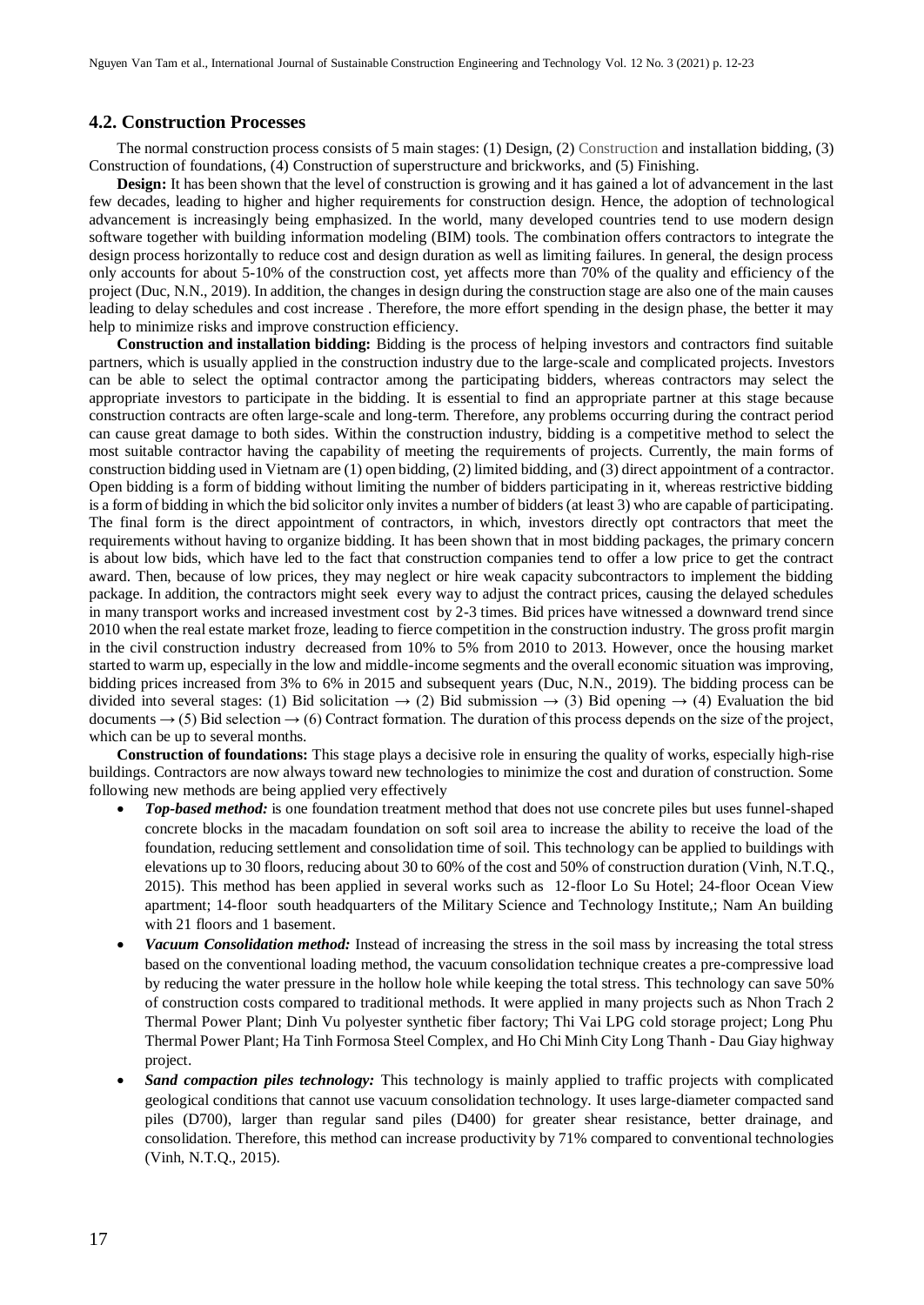*Top-down construction method*: This technology applies to construct the underground section of a building from top to bottom direction, which differs from the traditional bottom-up method. In this technology, buildings can be simultaneously constructed the underground section (basement and foundation), while constructing some floors of the superstructure. Therefore, this method can shorten construction duration by 30% and save up to 30% of construction costs (Vinh, N.T.Q., 2015). This technology were applied in the construction of works such as Bitexco Financial Tower (3 basements); Vincom - Zone B (6 basements); Royal City (5 basements); Metro line 1.

**Construction of superstructure and brickworks:** In terms of civil works, the common house frame consists of 5 primary components: (1) [columns](https://dictionary.cambridge.org/vi/dictionary/english/column) (to transfer the loads to the ground), (2) beams (to connect and transfer the loads to columns), (3) slabs (overlaid on beam systems, which support the objects in the house), (4) walls (to cover the building and divided spaces), and (5) stairs (connecting floors). Currently, new construction technologies and methods focus on two main parts (floors and walls) to minimize their weight and the number of materials needed for the building. Several new methods have been applied for floor construction in the world such as Waffle Unit Flooring System, or Bubble Deck Slab. These methods can not only help to reduce the volume of works by about 30%, and from 30 to 50% of the cement needed for each floor but also double the bearing capacity of sfloors. Besides , they also can be able to reduce the construction duration for each floor from 5 to 7 days (Duc, N.N., 2019; Vinh, N.T.Q., 2015). Moreover, post-tensioning is the method of reinforcing the construction by using the technology of steel plate gluing to reinforce the structure of reinforced concrete spans. Because these concrete structures are capable of bearing a greater load than conventional concrete structures, the floor system does not require girder support and reduces the spacing between the larger columns creating more space, etc. Since 2011, the Government of Vietnam has issued a regulation that requires high-rise buildings (from 9 floors and above) to use at least 30% of unburnt materials to build walls. There are 2 types of unburnt materials that can be mentioned today such as unburnt bricks and light concrete. (1) Unburnt bricks have several different types, yet the most common one is autoclaved aerated concrete bricks, which weighs half or even only by one third compared to clay burnt bricks. Therefore, using this type of brick can reduce the volume of works by 50%, thus reducing the cost of constructing foundations and structural systems. Additionally, unburnt bricks also help to reduce construction duration by about 30%, due to the large size compared to conventional bricks (100mm x 200mm x 600mm). Therefore, in general, the use of unburnt bricks contributes to the reduction of construction costs by 7 to 10%. (2) Lightweight Cellular Concrete or foam concrete technology can help to reduce 70% the amount of mortar, while increase masonry labor productivity by 150% and decrease transport cost by 30% compared to normal concrete. Similar to unburnt bricks, using lightweight cellular concrete will reduce up to 30% of the total loads transferring to the foundation, reducing the construction cost of the foundation. Hence, the total construction costs can reduce by 5 to 7% for houses from 3 to 5 floors and more than 7% for houses of 6 floors or above (Vinh, N.T.Q., 2015).

Regarding industrial and infrastructure construction, several new methods have been used quite popular currently to reduce the weight of works and the construction duration. These methods are pre-engineered steel building and precast concrete. Pre-engineered steel buildings are made according to predetermined architectural and technical drawing requirements. This method only uses pre-engineered connections and pre-defined materials to design and build building structures. Therefore, using pre-engineered steel building technology can significantly reduce the duration in design, manufacture, and erection stages. Besides, the construction process is relatively simple with 3 main stages: (1) Design, (2) Processing of components, and (3) assembly at the construction site. Pre-engineered steel building technology can be applied in both industrial and civil construction. Similar to this method, prefabricated concrete structures will be manufactured first according to the technical designs at the factory and then transported and installed at the construction site. The biggest advantage of this technology is a 25 to 35% reduction in duration and cost of construction (Vinh, N.T.Q., 2015). Moreover, because most of the components are manufactured in factories, the product quality is guaranteed to be at the best level. It also can avoid the influence of climate conditions to the quality and schedule of concrete work compared to placing concrete at the construction site. It also will significantly reduce time, manpower, and especially reduce the needed volume of construction materials such as scaffolding and formwork for remaining works at the site.

**Finishing section:** Finishing is the last stage that creates the beauty and comfort quality of the building. In comparison with other works in construction, the finishing works do not place much emphasis on bearing issues yet requirethe aesthetics . The finishing stage consists of follow tasks: plastering, screeding, tiling, wall painting, electrical engineering systems installing, water supply and drainage system installing, installation of telephone, and lightning protection system. In terms of high-rise buildings or office buildings, the building can be categorized into two main parts: construction and M&E part. In which, the M&E section may account for 40 to 60% of the total volume of the project. The M&E section can usually be divided into four main categories including (1) Ventilation and air conditioning systems, (2) Water supply and equipment of sanitation, (3) Electrical part, and (4) Fire detection and alarm systems. In particular, the electrical part accounts for about 40 to 60% of the volume of the M&E section, or even up to 70 to 80% in several projects (International Finance Corporation, 2018; Duc, N.N., 2019; Vinh, N.T.Q., 2015).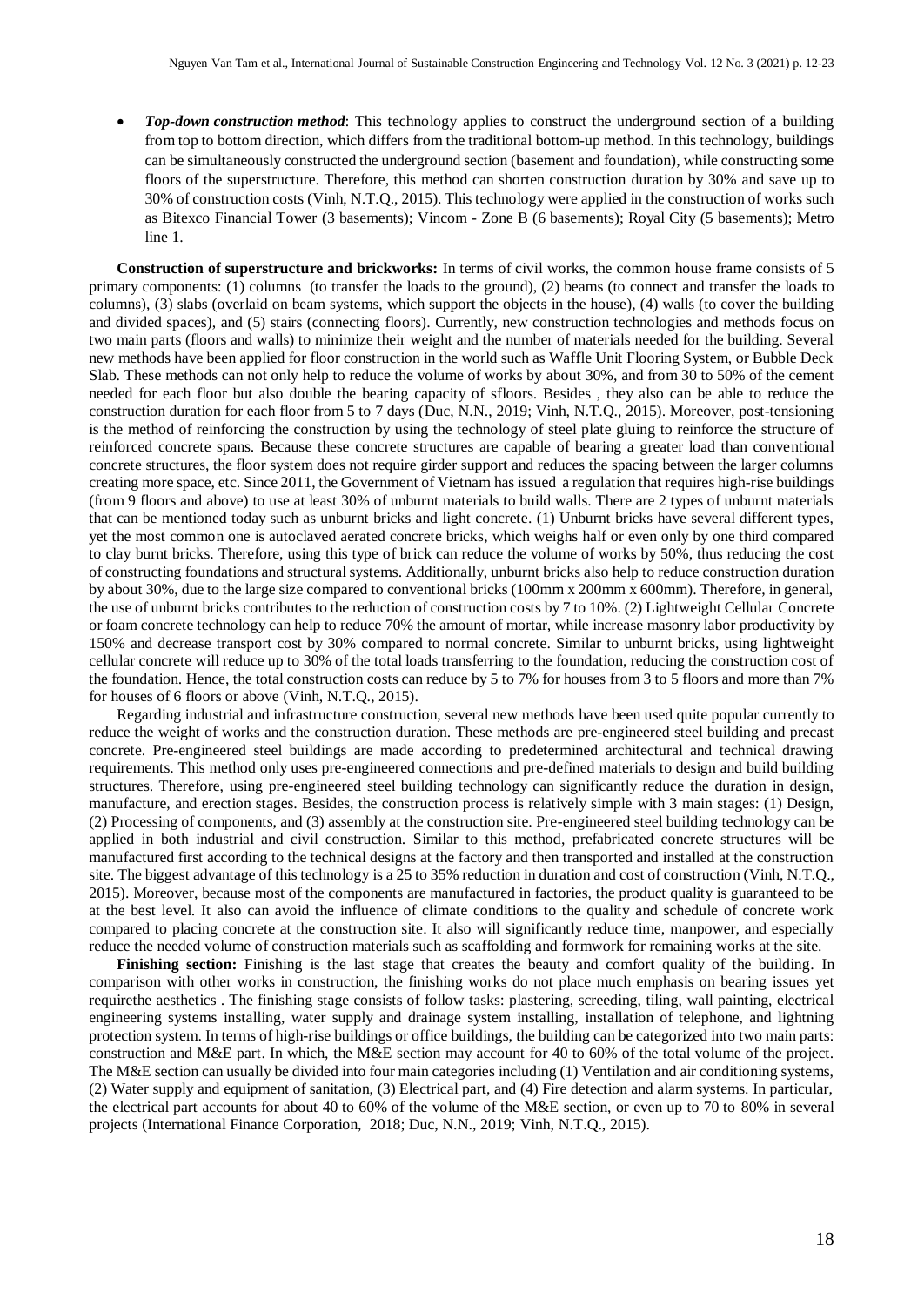#### **4.3. Construction Markets**

According to GlobalData, the value of Vietnam's construction products in 2018 reached VND 1,356 trillion, equivalent to 24.5% of the GDP in the same period and nearly double the world average (13.5%) (GlobalData, 2015; Vinh, N.T.Q., 2015). The output of the construction industry in Vietnam is diverse and there is no universal classification method yet. This paper divides mainly according to the use purposes, including housing, non-residential building, and infrastructure. In addition, houses and the non-residential house can be divided into civil works, including houses, hotels, offices, commercial centers, etc., and industry works, which include industrial parks, factories, etc. In terms of value, housing is estimated to have the highest share at 45%, followed by 32% for non-residential and 23% for infrastructure (Vinh, N.T.Q., 2015).

**Civil construction market:** It is impacted and greatly influenced by construction civil and the real estate markets. Five primary factors impacting this market include: (1) demographic information (i.e. age, amount of income, population growth, and urbanization rate), (2) interest rates, (3) the health of the economy (i.e., GDP growth, unemployment rate, inflation, and consumer confidence), (4) supportive policies from the government, and (5) FDI. According to the Viet Nam Population and Housing Census of 00:00 hours on 1 April 2019: Implementation organization and preliminary results, about 10.4 million people were added to the population of Viet Nam compared to 2009. The average population growth rate from 2009 to 2019 was 1.14% annually, which declined slightly in comparison with the data of the last decade (1.18% per year) (Central Steering Committee for the Population and Housing Census, 2019). Furthermore, a report from World Urbanization Prospects estimates that by 2030, the country will have about 105.45 million people and the urban population will account for 44.2%, equivalent to 46.6 million people, increasing 48% compared to today. In 2019, the housing area per capita in Vietnam was 23.5m2/individual. This figure for urban citizens was 24.9m2 per person, while  $22.7$  m<sup>2</sup> per person was the average housing area for people living in rural regions. In comparison with the figures in the year 2009, the average housing area per person increased by  $6.8 \text{ m}^2$  (Central Steering Committee for the Population and Housing Census, 2019). However, this figure is still lower than the figure of 26 m2 per person by 2020 according to the National housing development strategy toward 2020, vision to 2030 (Vinh, N.T.Q., 2015; Central Steering Committee for the Population and Housing Census, 2019). Moreover, the preliminary results of the 2019 Census also indicated that 6.9% of households in Vietnam, which equates to about 1.4 million households with around 5 million persons, are living in either temporary or simple dwellings (Central Steering Committee for the Population and Housing Census, 2019). Because of these factors, the development potential of the civil construction field will remain very high.

**Industrial construction market:** Industrial construction depends on the demand for investment in new infrastructures and production expansion of both Vietnamese and foreign enterprises. Therefore, the demand for industrial construction in Vietnam will fluctuate according to the health of the economy and the amount of FDI. In fact, the annual amount of FDI in Vietnam depends on several factors that are external factors (i.e., world economic context, expansion needs of multinational corporations, capital flow trends) and internal factors (i.e., market growth, legal procedures, business environment, labor, and infrastructure). According to the statistics of the FDI Intelligence organization, five major factors affecting FDI attraction (i.e., market growth, market access, business environment, qualified human resourcesand infrastructure, and low operating costs). Another survey of Standard Chartered indicates that the primary reason for the decision to invest in Vietnam is the large consumer market, as well as low labor and operating costs. This shows that the country still has many restrictions on infrastructure, legal framework, and policies to support FDI enterprises. The global economic situation is still facing many difficulties. However, the national economies with big FDI in Vietnam are still recovering. South Korea, Japan, Singapore, Taiwan, and the United States are the countries with large investment capital in Vietnam annually (Vinh, N.T.Q., 2015). In particular, only Japan has a growth rate that is expected to decrease in the following years. Therefore, the prospect of attracting FDI in production is still very positive when conglomerates such as Samsung, LG, and Intel continue to invest in Vietnam.

**Infrastructure construction market:** Technical infrastructure is one of the basic factors for attracting FDI in Vietnam. However, as mentioned in industrial construction, underdeveloped infrastructure is one of the weaknesses of Vietnam. This is the top concern for investors and businesses before making decisions. It has been shown that a country with adequate communication systems, transport networks, energy, water supply, and drainage systems, as well as financial and banking service facilities, will facilitate the development of FDI projects. In addition, reducing the cost of transportation and information will increase investment efficiency. Therefore, to boost FDI and economic growth, infrastructure development is very essential today. Based on the estimation, logistics costs in Vietnam account for about 25% of GDP, which is higher than the average of the world (14%) and other countries in Southeast Asia (Vinh, N.T.Q., 2015). In terms of the [Logistics Performance Index](https://lpi.worldbank.org/) (LPI) of the World Bank, among the countries attracting large FDI capital in the region, Vietnam is only higher than Indonesia and India. Moreover, despite the noticeable improvement over the years, Vietnam's infrastructure still ranks very low compared to other countries worldwide. Looking on the bright side, with efforts in recent years, the quality of Vietnam's infrastructure in 2015 was upgraded 11 places compared to 2010, according to the overall assessment of the World Bank. It is estimated that in 2020, the amount of capital that needs to be attracted to invest in infrastructure in Vietnam is extremely large. Particularly, it is about VND 202,000 billion per year for transportation infrastructure and roughly VND 125,000 billion per year for power infrastructure projects (Duc, N.N., 2019; Vinh, N.T.Q., 2015). With the aim to attract enough amount of capital, the Vietnamese Government is also making efforts to improve the legal framework for PPPs and ODA investment.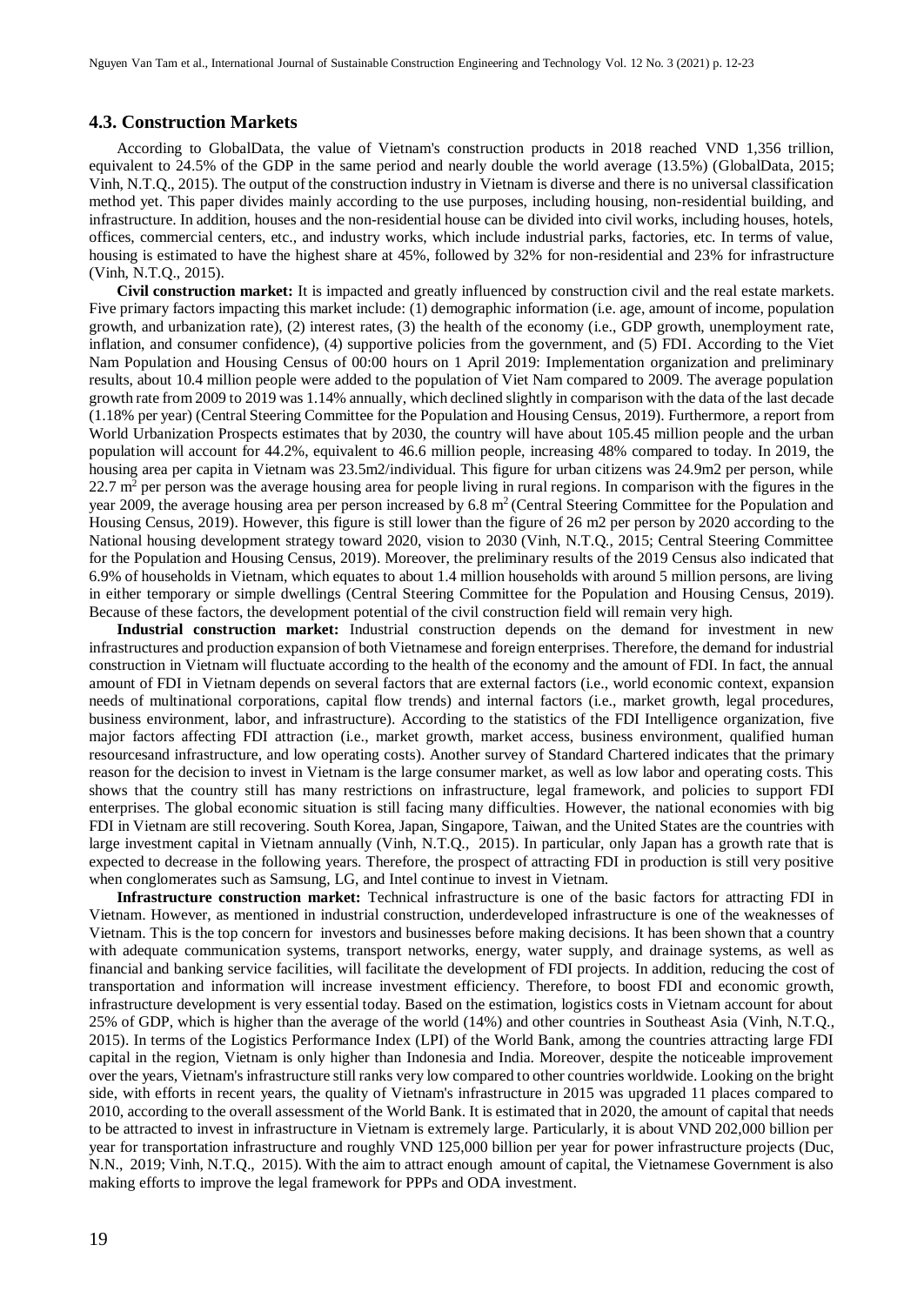According to the Vietnamese government's Report No. 25/BC-CP on January 30<sup>th</sup>, 2019 (The Vietnamese government, 2019), over VND 1.6 million billion from the private sector was mobilized to invest in the PPP form in many fields. Specifically: the transport sector has a total investment of VND 672.345 billion (including 118 Build-Operate-Transfer (BOT) contracts; 99 Build-Transfer (BT) contracts; 2 Build-Own-Operate (BOO) contracts; 1 BOT & BT); technical infrastructure with a capital investment of VND 39.568 billion (1 BOT; 31 BT); office and administrative centers have a total investment of VND 5.125 billion (19 BT; 1 Build-Lease-Transfer (BLT) contract); energy sector with investment capital of VND 857.209 billion (18 BOT contracts); investment capital for water supply, sewerage and the environment is 25.247 billion (1 BOT; 15 BT; 2 BOO); VND 4.632 billion is the amount of investment capital for culture and sports (1 BOT; 10 BT) ; and 1.285 billion VND for education and training (6 BT) and 3.834 billion VND for other fields (10 BT and 1 BOO) .

### **5. Vietnam Construction Industry Prospects**

The prospect of construction markets is a decisive factor for the contractor's prospects. On the contrary, the input costs are often quite similar and affecting the contractors'profit more than the future business prospects. As provided in Fig. 4 and Fig. 5, Vietnam's construction industry is forecasted to have an average growth rate of 6.9% per year in the next several years, despite a slight decrease compared to the average of the last decade (7.1% per year). However, it remains at a high level compared to the world's average ((Duc, N.N., 2019). This figure is consistent with the assessment that Vietnam's construction industry has reached the end of the growth period, preparing to enter the restructuring phase.



**Fig. 4 - Construction markets growth rate (Sources: BMI, GlobalData)**

Regarding the prospect for construction products, a BMI research suggests that the main growth motivation of the construction industry in the next 5 years will come from non-residential houses (8.4% per year) and housing (6, 9% per year). In contrast, infrastructure construction has the lowest growth rate, reaching only 5.5% per year on average (Duc, N.N., 2019; GlobalData, 2019; Vinh, N.T.Q., 2015).



**Fig. 5 - Growth of construction value by-product (Source: BMI)**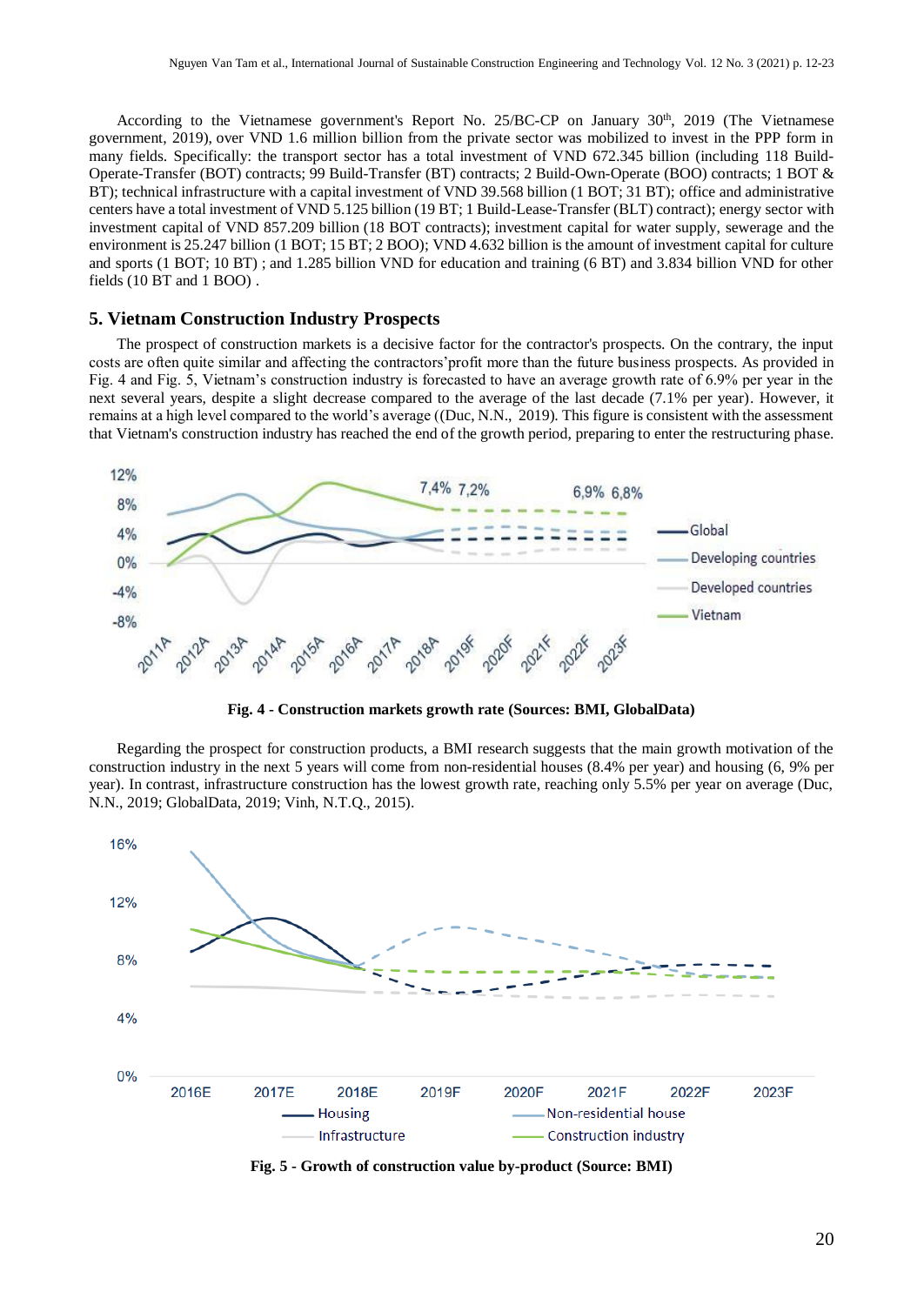Private and foreign capital is the driving force behind the construction growth of housing and non-residential house. Since 2015, the development investment capital of the whole society has increased by 9% per year on average, of which non-state and foreign investment capital has increased by approximately 12% per year (Duc, N.N., 2019). In the favorable economic environment and current attractive policies for foreign investment, these two sources of investment capital are expected to keep the motivation and continue to promote the demand for the construction of housing and non-residential house. On the contrary, state investment capital increased by only 5.3% per year in the same period (Duc, N.N., 2019). This is a consequence of challenges in Vietnam's economic structure such as budget deficit and ineffective management of the public investment. The shortage of public investment is the reason why infrastructure is expected to have the slowest growth rate among future construction products.

Housing construction is expected to grow by an average of 7.1% annually to 2028 (Duc, N.N., 2019). The growth rate is expected to decline in 2019 as well as 2020 and recover thereafter, mainly due to real estate market stabilization measures of Government. In the long run, housing demand can be estimated through demand from demographic factors and the need to replace when a dwelling is old, broken, or moved. According to the World Bank projection, Vietnam's population will reach 105.45 million by 2030, corresponding to average growth of 0.7% per year (Duc, N.N., 2019). Along with that, household size decreases gradually by an average of 0.03 people per household annually. Most of the future housing demand in Vietnam will be in the cities. According to the same projection of the World Bank, over one million residents will move to urban areas every year, creating high housing demand, especially in the affordable and mid-end segments. BMI estimates that Vietnamese cities will need an addition of 374,000 apartments annually to meet the needs of this population flow. In particular, Ho Chi Minh and Hanoi respectively need 134,000 and 130,000 apartments annually, equivalent to about 40% of the national demand (Duc, N.N., 2019; Vinh, N.T.Q., 2015).

In the next 10 years, non-residential house construction has the highest real growth rate among Vietnam construction products, reaching an average of 7.6% per year. This is driven by tourism and industry. The growth rate of this sort of house has experienced as the highest in 2019 and 2020 due to the short-term advantages that the US-China trade war brings to Vietnam. In the long run, consumer demand will be driven by the rapidly improving living standards of the Vietnamese people. Vietnam's middle-class growth is the highest among Southeast Asian countries. According to the World Bank, about 13% of the population in Vietnam is in the middle class currently and it is expected to increase to 26% in 2026 (Duc, N.N., 2019). This means that nearly 2 million people will join this class every year. With the income of more than 15 million monthly, middle-class people can not only afford enough for living expenses, saving for the future but also spend on discretionary expenses such as tourism, shopping. In the medium term, investment in industry and tourism will be supported by low labor costs, administrative reform policies, and free trade agreements in Vietnam.

Joining the world value chain through free trade agreements (FTA): Vietnam has so far signed 13 free trade agreements and is in the process of negotiating three other agreements (WTO and International Trade Center, 2020). Trade agreements will play an important role in expanding markets for Vietnam's exports. They also can attract investment from foreign capital and increasing the application of international advanced technology. According to BMI, infrastructure construction is expected to have the lowest real growth in the construction industry in the next 10 years by 5.7% per year, mainly due to limitations in mobilizing investment capital. Because of the low quality of available infrastructure, Vietnam needs to increase investment to meet demand from urbanization and economic growth. The World Economic Forum (WEF) has assessed the quality of Vietnam's infrastructure at 66/100 points while the East Asian and Pacific average was 75 points (Duc, N.N., 2019). In which, the factors with the lowest ranking include road connectivity, road quality, and aviation service performance.

The infrastructure investment demand in Vietnam was about 19 billion USD in 2019 and growing at 2.6% per year. It was the result of a high urbanization rate, plus high but uneven economic growth. About 75% of Vietnam's exports and imports come from 10 big provinces and cities, which located around Hanoi and Ho Chi Minh cities, causing logistical and transportation bottlenecks. Therefore, infrastructure investment is essential to reduce the cost and time of goods transportation, ensure social stability, and support economic growth. In addition, the highest demand for infrastructure investment in Vietnam is energy (44%), followed by road (21%), and telecommunications (17%). Vietnam spends around 5 to 6% of GDP on infrastructure annually, nearly double the world average, yet still meets only about 60% of investment requirements (Duc, N.N., 2019). The primary reasons for this are the limited public investment and the constraints and weaknesses in public investment project management. Traditional infrastructure investment sources are running low on, the Vietnamese government can only provide 30% of the total infrastructure investment needed. In the past, most of Vietnam's infrastructure investment came from Official Development Assistance (ODA) loans, state budgets, and government-guaranteed loans. However, this solution is unsustainable because it is more difficult to mobilize ODA because of several reasons: (1) Vietnam becoming a middle-income country, (2) the prolonged budget deficit, and high public debt in Vietnam. These reasons limit the ability of Government investment. The Vietnam public [debt-to-GDP](https://en.wikipedia.org/wiki/Debt-to-GDP_ratio) ratio peaked in 2016 at 63.7%, close to the highest level of 65% set by the National Assembly. As a result, the Government had to cut recurrent spending, restructure public debt, and tighten government guarantee for new loans. Consequently, GDP increased faster than public debt since 2016, the publi[c debt-to-GDP](https://en.wikipedia.org/wiki/Debt-to-GDP_ratio) ratio decreased to 58.4%. This also means that the Government's short-term and medium-term infrastructure investment capital will be limited. According to the World Bank, public investment capital in Vietnam accounted for about two-thirds of the value of infrastructure investment in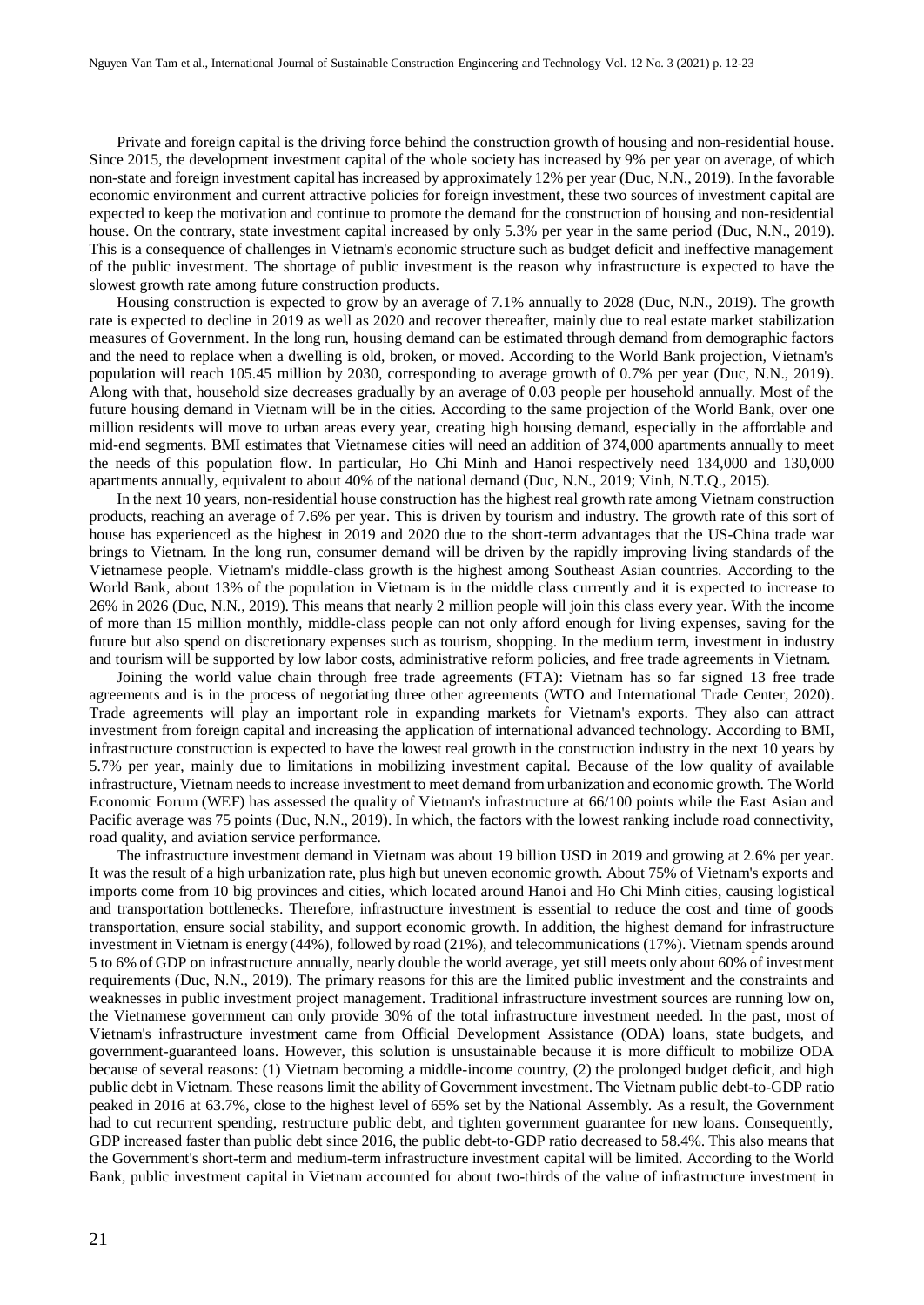2015. However, the public investment plan for the period 2016 - 2020 revealed that the state budget is only capable balance up to 30% of the investment needs of ministries and localities (Duc, N.N., 2019; Vinh, N.T.Q., 2015).

#### **6. Conclusions and Recommendations**

A construction value chain is a type of business paradigm that includes various needed for project. For construction sector, a value chain is formulated to ensure that a project is successful from the planning phase, all the way to the completed and approved building. Once a value chain is adopted in the construction sector, there is expected to be additional value added to project that is completed. The findings revealed that the Vietnam construction value chain contains three main categories such as input factors, construction processes, and construction markets. Besides, the results indicated that the Vietnam construction industry is rolling at the end of the growth period, preparing to step into the restructured stage. The construction industry has been predicted to grow by 6.9% per year in 2028, which mitigated in comparison with the average 10 years ago (7.1% per year) (Duc, N.N., 2019) but remained higher compared to the world average. Based on the findings, the following recommendations are proposed as a way to suggest stakeholders should focus on investment in several specific aspects of the construction sector.

In short-term: residential housing and infrastructure should not be invested any more, since the growth of these two sectors is expected to be low in the 2019 - 2020 period, which reaches 6.0% per year and 5.6% per year respectively. Construction of residential houses has been decelerated due to the government's measures to stabilize the real estate market and limited investment in infrastructure projects by public investment capital. In contrast, construction investment in different types of housing (i.e., offices, hotels, malls, manufacturers,) should be encouraged because the growth reached 9.8% per year in the period 2019 - 2020 (Duc, N.N., 2019), mainly due to the USA - China trade tensions leading to the wave of investment in China to Vietnam and export growth to the United States.

In the long-term: the Vietnam construction market has significant potential with an expected growth rate of about 7.1% per year to 2023, which double the world average (Duc, N.N., 2019). However, Vietnamese contractors will be under increasingly competitive pressure during this period, partially because of the slower growth rate, plus international contractors entering the Vietnam construction market. This is a challenge but also an opportunity for Vietnamese contractors to be able to cooperate and accumulate advanced technology from foreign contractors.

#### **7. Acknowledgement**

The authors would like to thank National University of Civil Engineering. We are grateful to all of those with whom we have had the pleasure to work during this and other related projects.

#### **References**

International Finance Corporation. (2018). Construction Industry Value Chain: How Companies are Using Carbon Pricing to Address Climate Risk and Find New Opportunities, in 2121 Pennsylvania Avenue N.W. Washington, D.C. 20433. Internet: [www.ifc.org.](file:///C:/Users/Admin/Dropbox/0.Bo%20mon%20TC%20-%20KH/Khoa%20hoc/1.Topics/Value%20Chain/www.ifc.org)

Duc, N.N. (2019). The Construction Industry Report. FPT Securities.

GlobalData. (2019). Digital Trends In Construction And Real Estate - Insights, Real World Examples Of Innovation And Implementation Of Disruptive Technologies Across The Value Chain.

Vinh, N.T.Q. (2015). Report of Construction Industry: Create leverage for a strong development of the construction industry. FPT Securities.

General Statistics Office of Vietnam. (2017). Vietnamese productivity is lower than Laos, by 7% Singapore. VnEconomy.

Tuan, N.V. (2018). Improving Productivity in State-owned Enterprises, in Seminar on Improving productivity in industrialized context, Vietnam Economic Forum II: Towards a more rapid and sustainable growth of Vietnam's economy, 11 January 2018, Vietnam.

Hai, D.T. and N. Van Tam. (2019), Application of the Regression Model for Evaluating Factors Affecting Construction Workers' Labor Productivity in Vietnam. The Open Construction & Building Technology Journal, 13(1).

Anh, V. (2017). Raising productivity in construction sector. Bidding Newspaper.